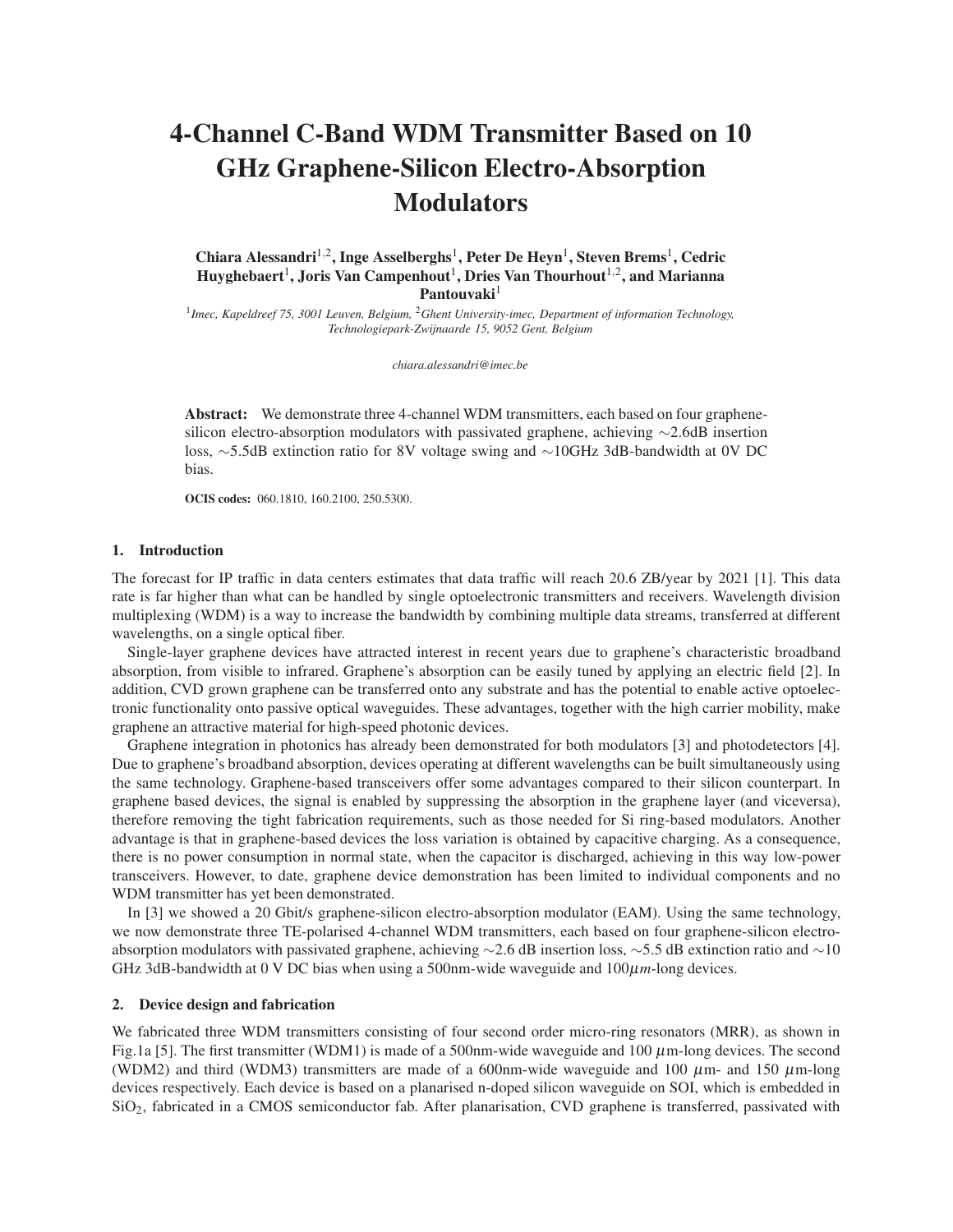<span id="page-1-0"></span>

Fig. 1: : (a) Top view microscope image showing the three WDM transmitters, each based on four graphene-silicon electroabsorption modulators. (b) Transmission measurements, normalised to a reference waveguide without graphene, from 1510 nm to 1600 nm of a 4-channel WDM transmitter with a 500nm-wide waveguide and  $100\mu$ m-long devices; (c) 600nm-wide waveguide and  $150\mu$ m-long devices.

 $Si(0.5nm)/Al_2O_3(10nm)$  and patterned to cover part of the silicon waveguide. Contacts are made to graphene (Pd) and to the doped silicon (Ti) with a standard lift-off process. They are placed  $2 \mu$ m away from the waveguide and therefore have no impact on transmission loss. Graphene and the silicon waveguide are separated by a  $SiO<sub>2</sub>$  layer of 5 nm, thus forming a graphene-oxide-silicon (GOS) capacitor. The metal contacts are used to apply an electric field across the GOS capacitor. Due to the electric field, charges are accumulated or depleted in the graphene layer, and consequently the graphene absorption is tuned as a function of the applied voltage bias [2]. To fabricate these devices we used a passivation-first approach, which allows to protect the graphene layer since the beginning of the fabrication process from polymer contamination and from the environment. The  $A<sub>12</sub>O<sub>3</sub>$  passivation layer allows to obtain hysteresis-free electro-optical response, but at the same time it preserves the p-doping characteristic of unpassivated graphene, due to which the switching in the electro-optical behaviour takes place around 0 V DC bias.

#### 3. Device static performance

We performed unbiased transmission measurements of the three WDM transmitters, each composed of four channels (Fig[.1b\)](#page-1-0). All the devices are designed to transmit TE-polarised light in the C-band. The channel spacing is designed to fit a grid spacing of 300 GHz (2.4 nm) and a free-spectral range (FSR) of 12 nm. The insertion loss is as low as 2.6 dB, 2.8 dB and 3.4 dB for WDM1, WDM2 and WDM3 respectively. The extinction ratio was obtained by measuring the spectrum from 1510 nm to 1600 nm on each channel at voltage bias ranging from -4 V to 4V (Fig[.1c\)](#page-1-0). Fig[.2a](#page-1-1) shows the extracted transmission of the 4 channels as a function of voltage bias for the WDM transmitter WDM1. The modulation is consistent across all the channels (Fig[.3c\)](#page-2-0), with an extinction ratio (8  $V_{pp}$ ) of 5.5  $\pm$  0.1 dB for

<span id="page-1-1"></span>

Fig. 2: (a) Transmission, normalised to a reference waveguide without graphene, as a function of applied voltage bias measured on a 4-channel WDM transmitter based on 100µm-long devices with a 500nm-wide waveguide. (b) Transmission, normalised a reference waveguide without graphene, as a function of applied voltage bias measured on four graphene EAMs with a double voltage sweep; no hysteresis is present thanks to the  $Al_2O_3$  passivation layer. (c) Same as (b), but measured after two months time; no degradation in the passivation layer is observed.